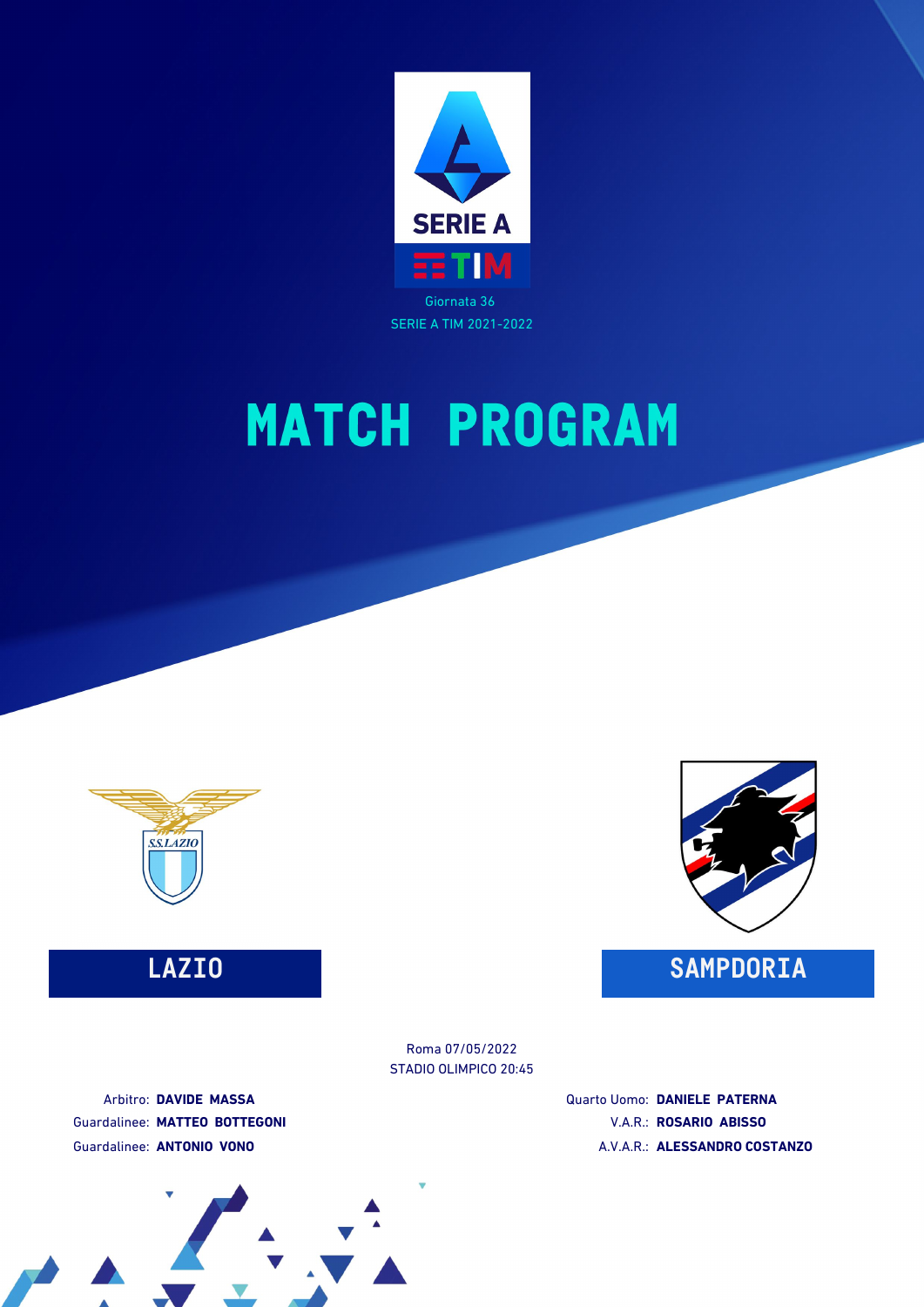

Roma 07/05/2022 STADIO OLIMPICO - 20:45



### **RISULTATI STAGIONALI**

| <b>TOTALI</b>         | <b>PTG</b> | G  | v         | N | P. | GF | <b>GS</b> | DIFF.RETI         |
|-----------------------|------------|----|-----------|---|----|----|-----------|-------------------|
| <b>LAZIO</b>          | 59         | 35 | <b>17</b> | 8 | 10 | 70 | 53        | $+17$             |
| <b>SAMPDORIA</b>      | 33         | 35 | 9         | 6 | 20 | 42 | 57        | $-15$             |
| <b>CASA/TRASFERTA</b> | <b>PTG</b> | G  | v         | N | P  | GF | <b>GS</b> | <b>MEDIA GOAL</b> |
| <b>LAZIO</b>          | 32         | 17 | 9         | 5 | 3  | 37 | 22        | 2.2               |
| <b>SAMPDORIA</b>      | 15         | 17 | 4         | 3 | 10 | 17 | 26        |                   |

### **ULTIMI PRECEDENTI**

| 2021-22 16^ G | <b>SAMPDORIA</b>                                                                                        | <b>LAZIO</b>                                                                      |         |
|---------------|---------------------------------------------------------------------------------------------------------|-----------------------------------------------------------------------------------|---------|
| 05/12/2021    | $44'(2°T)$ M. GABBIADINI                                                                                | 7'(1°T) S. MILINKOVIC-SAVIC, 17'(1°T) C. IMMOBILE, 37'(1°T)<br><b>C. IMMOBILE</b> | $1 - 3$ |
| 2020-21 23^ G | <b>LAZIO</b>                                                                                            | <b>SAMPDORIA</b>                                                                  |         |
| 20/02/2021    | 24'(1°T) LUIS ALBERTO                                                                                   |                                                                                   | $1 - 0$ |
| 2020-21 4^ G  | <b>SAMPDORIA</b>                                                                                        | <b>LAZIO</b>                                                                      |         |
| 17/10/2020    | 32'(1°T) F. QUAGLIARELLA, 41'(1°T) T. AUGELLO, 29'(2°T) M.<br><b>DAMSGAARD</b>                          |                                                                                   | $3-0$   |
| 2019-20 20^ G | <b>LAZIO</b>                                                                                            | <b>SAMPDORIA</b>                                                                  |         |
| 18/01/2020    | 7'(1°T) F. CAICEDO, 17'(1°T) C. IMMOBILE, 20'(1°T) C.<br>IMMOBILE, 9'(2°T) BASTOS, 20'(2°T) C. IMMOBILE | 25'(2°T) K. LINETTY                                                               | $5 - 1$ |
| 2019-20 1^ G  | <b>SAMPDORIA</b>                                                                                        | <b>LAZIO</b>                                                                      |         |
| 25/08/2019    |                                                                                                         | 37'(1°T) C. IMMOBILE, 11'(2°T) J. CORREA, 17'(2°T) C.<br><b>IMMOBILE</b>          | $0 - 3$ |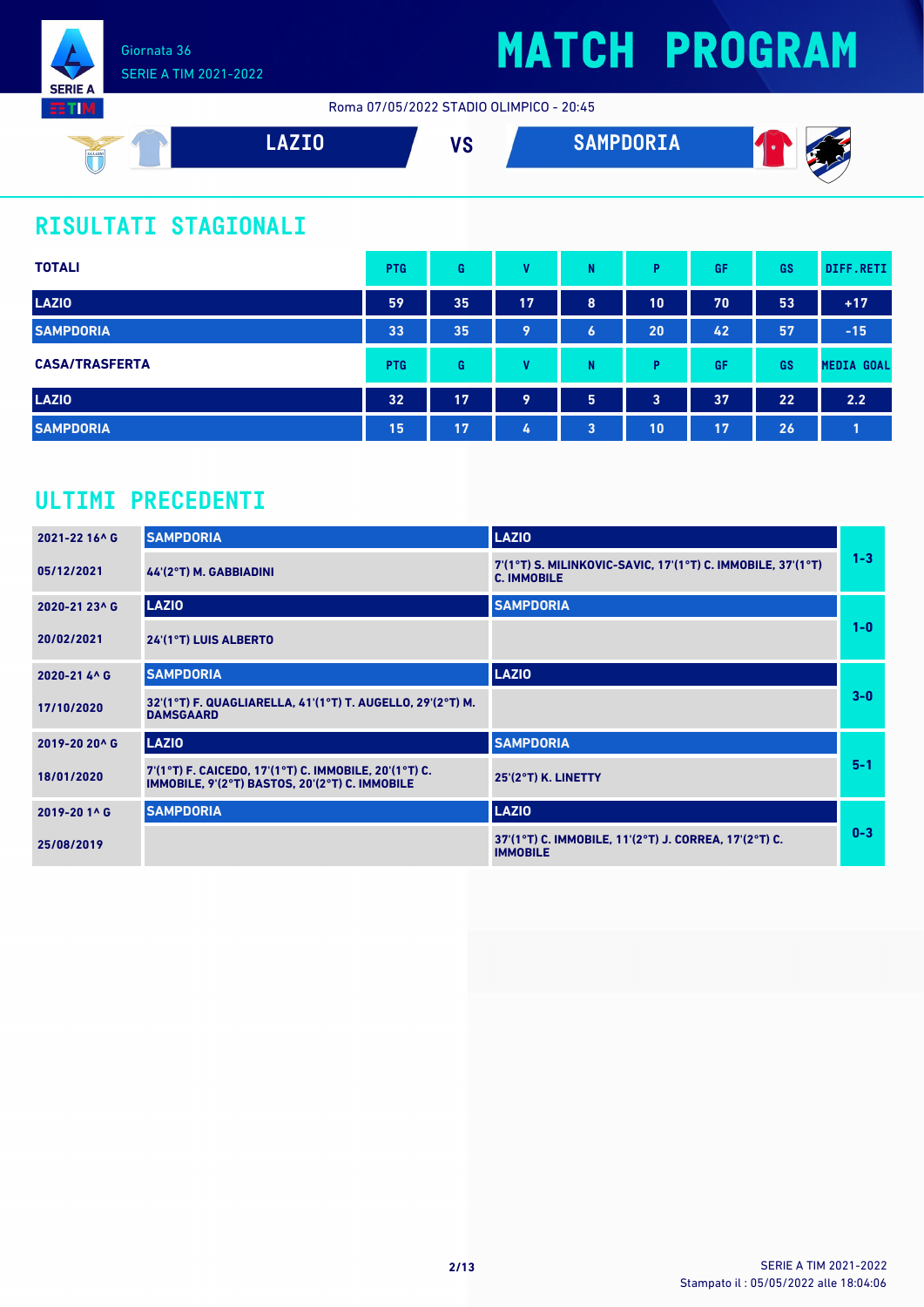

Roma 07/05/2022 STADIO OLIMPICO - 20:45

| SSLAZIC | 1770 | $\mathbf{u}$ | SAMPDORIA<br>A TIME | Æ.<br>× |
|---------|------|--------------|---------------------|---------|
|         |      |              |                     |         |

#### **ROSA DELLE SQUADRE**

| <b>LAZIO</b>                             | PRES. A               | GOL A          | GOL 2021-22      | PRES. 2021-22  | MIN. 2021-22 |  |  |  |  |
|------------------------------------------|-----------------------|----------------|------------------|----------------|--------------|--|--|--|--|
| <b>PORTIERI</b>                          |                       |                |                  |                |              |  |  |  |  |
| 1 THOMAS STRAKOSHA                       | 161                   | 194            | 24               | 20             | 1917         |  |  |  |  |
| 25 PEPE REINA                            | 190                   | 201            | 29               | 15             | 1440         |  |  |  |  |
| <b>31 MARIUS ADAMONIS</b>                | $\mathbf{0}$          | $\mathbf{0}$   | $\mathbf{0}$     | 0              | $\pmb{0}$    |  |  |  |  |
| 41 ALESSIO FURLANETTO                    | $\mathbf{0}$          | $\mathbf{0}$   | $\mathbf{0}$     | $\overline{0}$ | $\mathbf{0}$ |  |  |  |  |
| <b>DIFENSORI</b>                         |                       |                |                  |                |              |  |  |  |  |
| 3 LUIZ FELIPE                            | 105                   | $\overline{2}$ | $\mathbf 0$      | 30             | 2614         |  |  |  |  |
| 4 GIL PATRIC                             | 122                   | $\mathbf{0}$   | $\mathbf{0}$     | 22             | 1544         |  |  |  |  |
| <b>DIMITRIJE KAMENOVIC</b><br>16         | $\mathbf{0}$          | $\mathbf{0}$   | $\mathbf{0}$     | $\mathbf{0}$   | $\mathbf{0}$ |  |  |  |  |
| 23 ELSEID HYSAJ                          | 242                   | $\overline{2}$ | $\mathbf{1}$     | 28             | 2133         |  |  |  |  |
| 26 STEFAN RADU                           | 347                   | 5              | $\mathbf{0}$     | 9              | 593          |  |  |  |  |
| <b>FRANCESCO ACERBI</b><br>33            | 319                   | 21             | 4                | 27             | 2416         |  |  |  |  |
| <b>ROMANO MUSSOLINI</b><br>44            | $\mathbf{0}$          | $\pmb{0}$      | $\pmb{0}$        | $\mathbf{0}$   | 0            |  |  |  |  |
| <b>77 ADAM MARUSIC</b>                   | 139                   | 9              | $\mathbf{1}$     | 30             | 2607         |  |  |  |  |
| <b>CENTROCAMPISTI</b>                    |                       |                |                  |                |              |  |  |  |  |
| <b>6 LUCAS LEIVA</b>                     | 152                   | $\overline{2}$ | $\mathbf{0}$     | 32             | 1733         |  |  |  |  |
| 8 JEAN-DANIEL AKPA AKPRO                 | 41                    | $\mathbf{0}$   | $\mathbf{0}$     | 9              | 330          |  |  |  |  |
| <b>18 LUKA ROMERO</b>                    | $\boldsymbol{6}$      | $\pmb{0}$      | $\mathbf 0$      | 6              | 70           |  |  |  |  |
| <b>MATTIA ZACCAGNI</b><br>20             | 107                   | 13             | $\overline{6}$   | 28             | 1963         |  |  |  |  |
| SERGEJ MILINKOVIC-SAVIC<br>21            | 228                   | 47             | 10               | 34             | 3008         |  |  |  |  |
| <b>RAUL MORO</b><br>27                   | 13                    | $\pmb{0}$      | $\mathbf{0}$     | 11             | 230          |  |  |  |  |
| <b>MANUEL LAZZARI</b><br>29              | 161                   | $\overline{7}$ | 3                | 28             | 1528         |  |  |  |  |
| <b>DANILO CATALDI</b><br>32 <sup>2</sup> | 170                   | 7              | $\mathbf{1}$     | 29             | 1585         |  |  |  |  |
| <b>50 MARCO BERTINI</b>                  | $\mathbf{1}$          | $\pmb{0}$      | $\mathbf{0}$     | $\mathbf{0}$   | $\pmb{0}$    |  |  |  |  |
| <b>88 TOMA BASIC</b>                     | 26                    | $\pmb{0}$      | $\mathbf{0}$     | 26             | 961          |  |  |  |  |
| <b>ATTACCANTI</b>                        |                       |                |                  |                |              |  |  |  |  |
| 7 FELIPE ANDERSON                        | 172                   | 30             | 5                | 35             | 2763         |  |  |  |  |
| <b>PEDRO</b><br>9                        | 57                    | 13             | $\boldsymbol{8}$ | 30             | 2071         |  |  |  |  |
| <b>LUIS ALBERTO</b><br>10                | 172                   | 35             | 4                | 32             | 2326         |  |  |  |  |
| <b>JOVANE CABRAL</b><br>11 <sup>1</sup>  | $\overline{1}$        | $\bf{0}$       | $\mathbf{0}$     | $\mathbf{1}$   | 72           |  |  |  |  |
| 17 CIRO IMMOBILE                         | 290                   | 182            | 27               | 30             | 2776         |  |  |  |  |
| <b>STAFF TECNICO</b>                     |                       |                |                  |                |              |  |  |  |  |
| <b>Allenatore</b>                        | <b>MAURIZIO SARRI</b> |                |                  |                |              |  |  |  |  |

Diffidato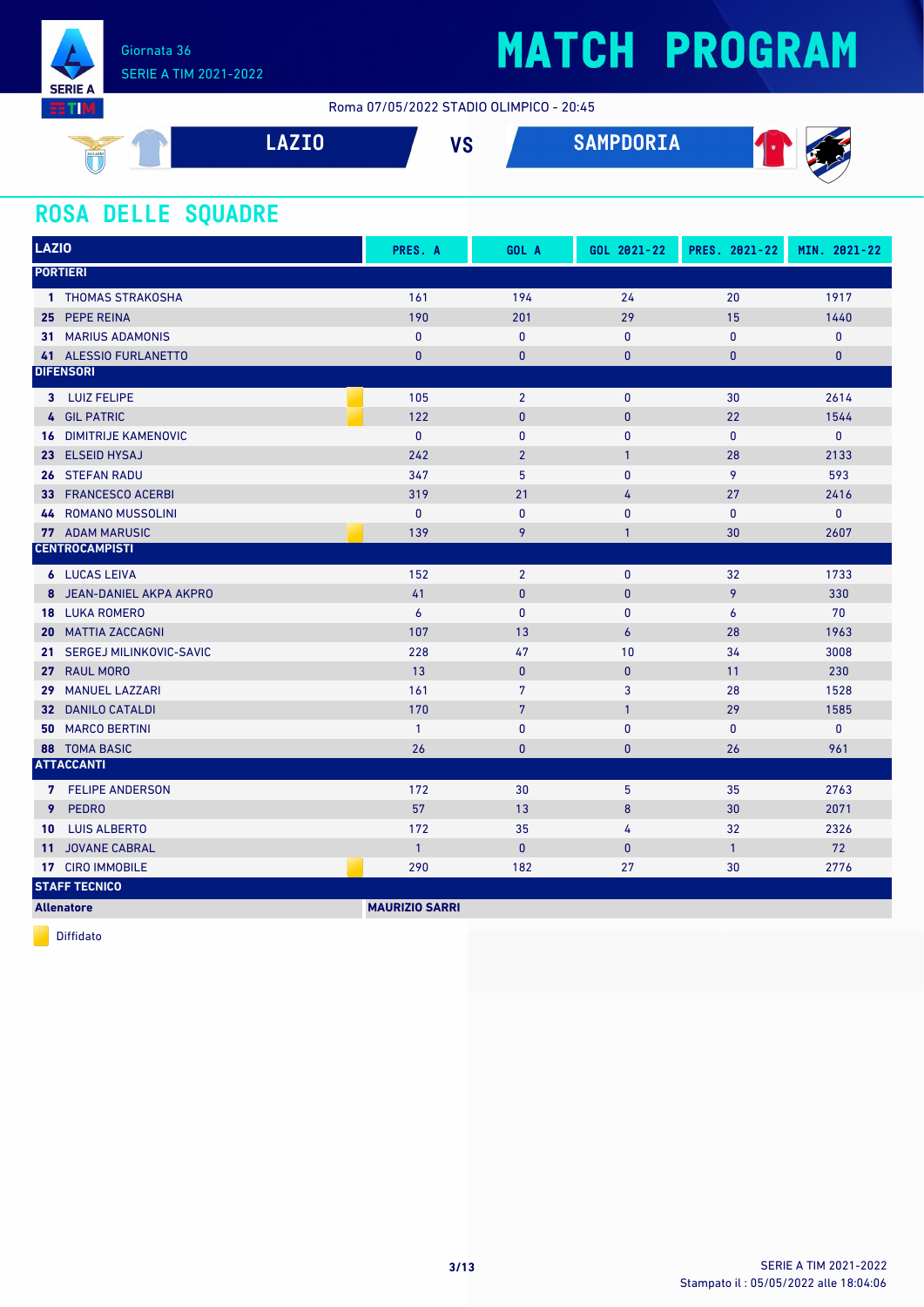

#### Roma 07/05/2022 STADIO OLIMPICO - 20:45

| <b>SSL4210</b><br>w | $\blacksquare$ | <b>110</b><br>œ | <b>AILIRRARTI</b><br><b>OMITUURIA</b> | л. |
|---------------------|----------------|-----------------|---------------------------------------|----|
| ◡                   |                |                 |                                       |    |

| <b>SAMPDORIA</b>                  | PRES. A                | GOL A          | GOL 2021-22    | PRES. 2021-22  | MIN. 2021-22 |
|-----------------------------------|------------------------|----------------|----------------|----------------|--------------|
| <b>PORTIERI</b>                   |                        |                |                |                |              |
| 1 EMIL AUDERO                     | 136                    | 209            | 43             | 26             | 2449         |
| NICOLA RAVAGLIA<br>30             | 8                      | 11             | $\mathbf{0}$   | $\bf{0}$       | $\mathbf{0}$ |
| 32 IVAN SAIO                      | $\mathbf{0}$           | $\mathbf{0}$   | $\mathbf{0}$   | $\mathbf{0}$   | $\mathbf{0}$ |
| 33 WLADIMIRO FALCONE              | 12                     | 19             | 14             | 10             | 911          |
| 36 FEDERICO ZORZI                 | $\mathbf{0}$           | $\mathbf{0}$   | 0              | $\mathbf{0}$   | $\mathbf 0$  |
| <b>67 MATTEO ESPOSITO</b>         | $\bf{0}$               | $\bf{0}$       | $\bf{0}$       | $\bf{0}$       | $\bf{0}$     |
| <b>DIFENSORI</b>                  |                        |                |                |                |              |
| 3 TOMMASO AUGELLO                 | 87                     | $\overline{2}$ | $\mathbf{1}$   | 33             | 2254         |
| <b>13 ANDREA CONTI</b>            | 106                    | 11             | $\overline{1}$ | $\bf 8$        | 280          |
| <b>OMAR COLLEY</b><br>15          | 111                    | $\overline{2}$ | 0              | 30             | 2731         |
| 22 MAYA YOSHIDA                   | 71                     | 3              | $\overline{2}$ | 25             | 1867         |
| <b>BARTOSZ BERESZYNSKI</b><br>24. | 162                    | $\mathbf{1}$   | 0              | 32             | 2839         |
| 25 ALEX FERRARI                   | 97                     | $\mathbf{1}$   | $\bf{0}$       | 20             | 1452         |
| GIANGIACOMO MAGNANI<br>26         | 71                     | 1              | 0              | 17             | 816          |
| 29 NICOLA MURRU                   | 189                    | $\mathbf{1}$   | $\mathbf{1}$   | 22             | 1057         |
| <b>FRANCESCO MIGLIARDI</b><br>31  | 0                      | 0              | 0              | $\bf{0}$       | 0            |
| 34 LUIGI AQUINO                   | $\bf{0}$               | $\bf{0}$       | $\pmb{0}$      | $\bf{0}$       | $\pmb{0}$    |
| <b>35 GIOVANNI BONFANTI</b>       | $\bf{0}$               | 0              | 0              | 0              | $\mathbf 0$  |
| <b>CENTROCAMPISTI</b>             |                        |                |                |                |              |
| 2 MORTEN THORSBY                  | 89                     | 6              | $\overline{2}$ | 32             | 2879         |
| 5 STEFANO SENSI                   | 111                    | 9              | $\mathbf{1}$   | 20             | 993          |
| <b>6 ALBIN EKDAL</b>              | 290                    | 13             | $\mathbf{1}$   | 26             | 1726         |
| 11 ABDELHAMID SABIRI              | 11                     | $\overline{2}$ | $\overline{2}$ | 11             | 689          |
| <b>14 RONALDO VIEIRA</b>          | 56                     | 0              | 0              | 11             | 282          |
| <b>KRISTOFFER ASKILDSEN</b><br>16 | 27                     | $\mathbf{1}$   | $\pmb{0}$      | 17             | 782          |
| 28 GERARD YEPES LAUT              | 3                      | 0              | 0              | 3              | 24           |
| <b>MIKKEL DAMSGAARD</b><br>38     | 43                     | $\overline{2}$ | $\mathbf{0}$   | 8              | 540          |
| <b>MARCO SOMMA</b><br>40          | 0                      | 0              | 0              | $\bf{0}$       | $\mathbf 0$  |
| <b>70 SIMONE TRIMBOLI</b>         | $\overline{2}$         | $\bf{0}$       | $\bf{0}$       | $\overline{2}$ | 32           |
| 87 ANTONIO CANDREVA               | 430                    | 72             | 7              | 33             | 3054         |
| <b>88 TOMAS RINCON</b>            | 251                    | 9              | $\bf{0}$       | 21             | 1144         |
| <b>ATTACCANTI</b>                 |                        |                |                |                |              |
| <b>7</b> VLADYSLAV SUPRIAHA       | $\overline{1}$         | $\mathbf{0}$   | $\mathbf 0$    | $\mathbf{1}$   | 27           |
| <b>10 FRANCESCO CAPUTO</b>        | 146                    | 60             | 11             | 35             | 2925         |
| 21 SEBASTIAN GIOVINCO             | 192                    | 40             | 0              | $\overline{2}$ | 45           |
| 23 MANOLO GABBIADINI              | 243                    | 62             | 6              | 18             | 1199         |
| 27 FABIO QUAGLIARELLA             | 531                    | 180            | 3              | 31             | 1690         |
| 37 DANIELE MONTEVAGO              | $\pmb{0}$              | $\pmb{0}$      | 0              | $\bf{0}$       | $\pmb{0}$    |
| 39 LORENZO DI STEFANO             | 0                      | 0              | 0              | 0              | 0            |
| <b>STAFF TECNICO</b>              |                        |                |                |                |              |
| <b>Allenatore</b>                 | <b>MARCO GIAMPAOLO</b> |                |                |                |              |

Diffidato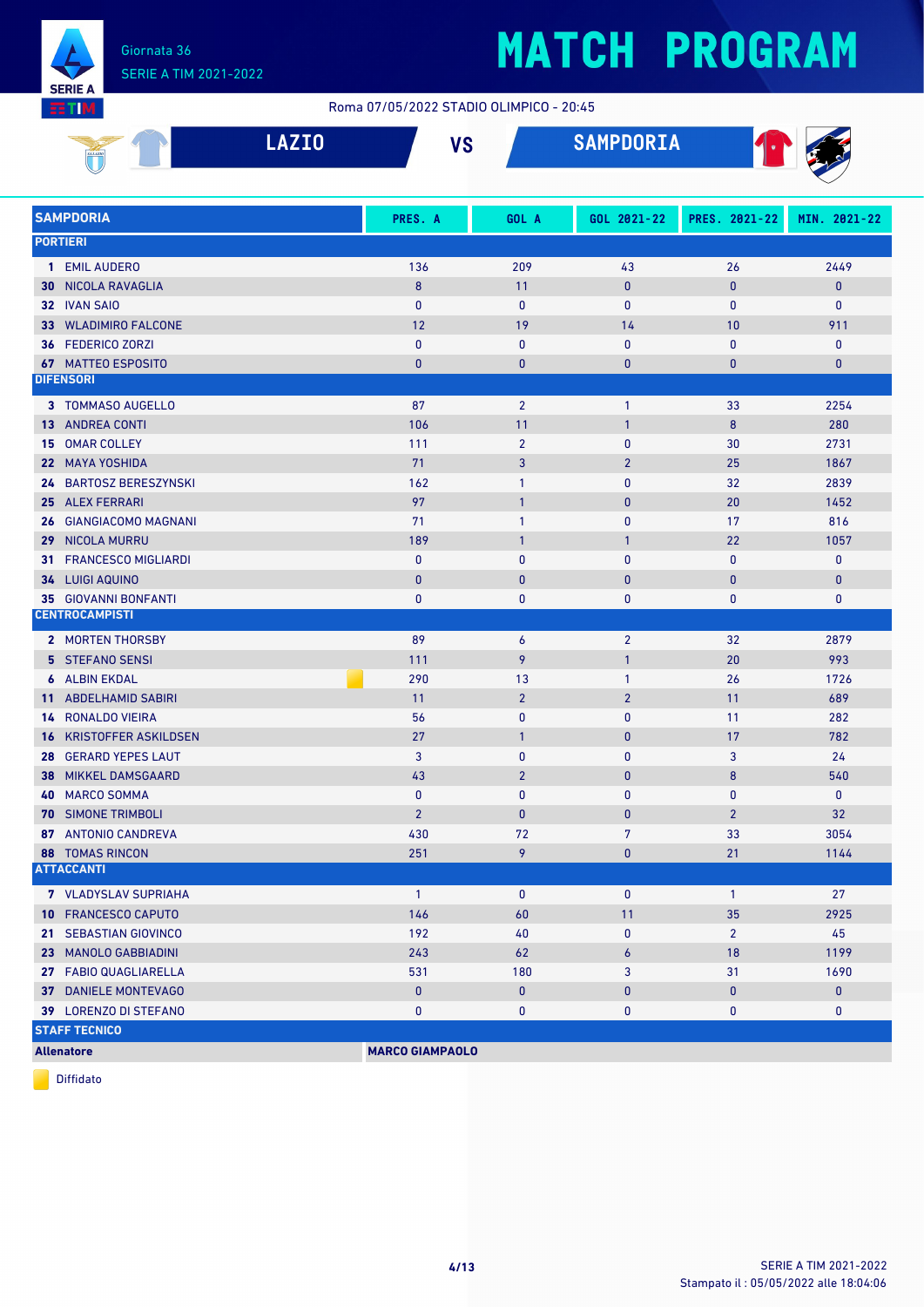

Roma 07/05/2022 STADIO OLIMPICO - 20:45



### **RENDIMENTO RECENTE**

| LAZIO               |                                                            |                                                                                                   |         |
|---------------------|------------------------------------------------------------|---------------------------------------------------------------------------------------------------|---------|
| <b>35^ GIORNATA</b> | <b>SPEZIA</b>                                              | <b>LAZIO</b>                                                                                      |         |
| 30/04/2022          | 9'(1°T) K. AMIAN, 35'(1°T) K. AGUDELO, 11'(2°T) P. HRISTOV | 33'(1°T) C. IMMOBILE, 9'(2°T)[A] I. PROVEDEL, 23'(2°T) S.<br>MILINKOVIC-SAVIC, 45'(2°T) F. ACERBI | $3 - 4$ |
| <b>34^ GIORNATA</b> | <b>LAZIO</b>                                               | <b>MILAN</b>                                                                                      | $1 - 2$ |
| 24/04/2022          | 4'(1°T) C. IMMOBILE                                        | 5'(2°T) O. GIROUD, 47'(2°T) S. TONALI                                                             |         |
| <b>33^ GIORNATA</b> | <b>LAZIO</b>                                               | <b>TORINO</b>                                                                                     | $1 - 1$ |
| 16/04/2022          | 47'(2°T) C. IMMOBILE                                       | 11'(2°T) P. PELLEGRI                                                                              |         |
| <b>32^ GIORNATA</b> | <b>GENOA</b>                                               | <b>LAZIO</b>                                                                                      |         |
| 10/04/2022          | $23'(2°T)[A]$ G. PATRIC                                    | 31'(1°T) A. MARUSIC, 46'(1°T) C. IMMOBILE, 18'(2°T) C.<br>IMMOBILE, 31'(2°T) C. IMMOBILE          | $1 - 4$ |
| <b>31^ GIORNATA</b> | <b>LAZIO</b>                                               | <b>SASSUOLO</b>                                                                                   | $2 - 1$ |
| 02/04/2022          | 17'(1°T) M. LAZZARI, 6'(2°T) S. MILINKOVIC-SAVIC           | <b>49'(2°T) H. TRAORE</b>                                                                         |         |

| <b>SAMPDORIA</b>    |                                                |                                   |         |
|---------------------|------------------------------------------------|-----------------------------------|---------|
| <b>35^ GIORNATA</b> | <b>SAMPDORIA</b>                               | <b>GENOA</b>                      | $1 - 0$ |
| 30/04/2022          | 25'(1°T) A. SABIRI                             |                                   |         |
| <b>34^ GIORNATA</b> | <b>HELLAS VERONA</b>                           | <b>SAMPDORIA</b>                  | $1 - 1$ |
| 23/04/2022          | 33'(2°T) G. CAPRARI                            | 44'(1°T) F. CAPUTO                |         |
| <b>33^ GIORNATA</b> | <b>SAMPDORIA</b>                               | <b>SALERNITANA</b>                | $1 - 2$ |
| 16/04/2022          | 32'(1°T) F. CAPUTO                             | 4'(1°T) F. FAZIO, 6'(1°T) EDERSON |         |
| <b>32^ GIORNATA</b> | <b>BOLOGNA</b>                                 | <b>SAMPDORIA</b>                  | $2 - 0$ |
| 11/04/2022          | 16'(2°T) M. ARNAUTOVIC, 31'(2°T) M. ARNAUTOVIC |                                   |         |
| <b>31^ GIORNATA</b> | <b>SAMPDORIA</b>                               | <b>ROMA</b>                       | $0 - 1$ |
| 03/04/2022          |                                                | 27'(1°T) H. MKHITARYAN            |         |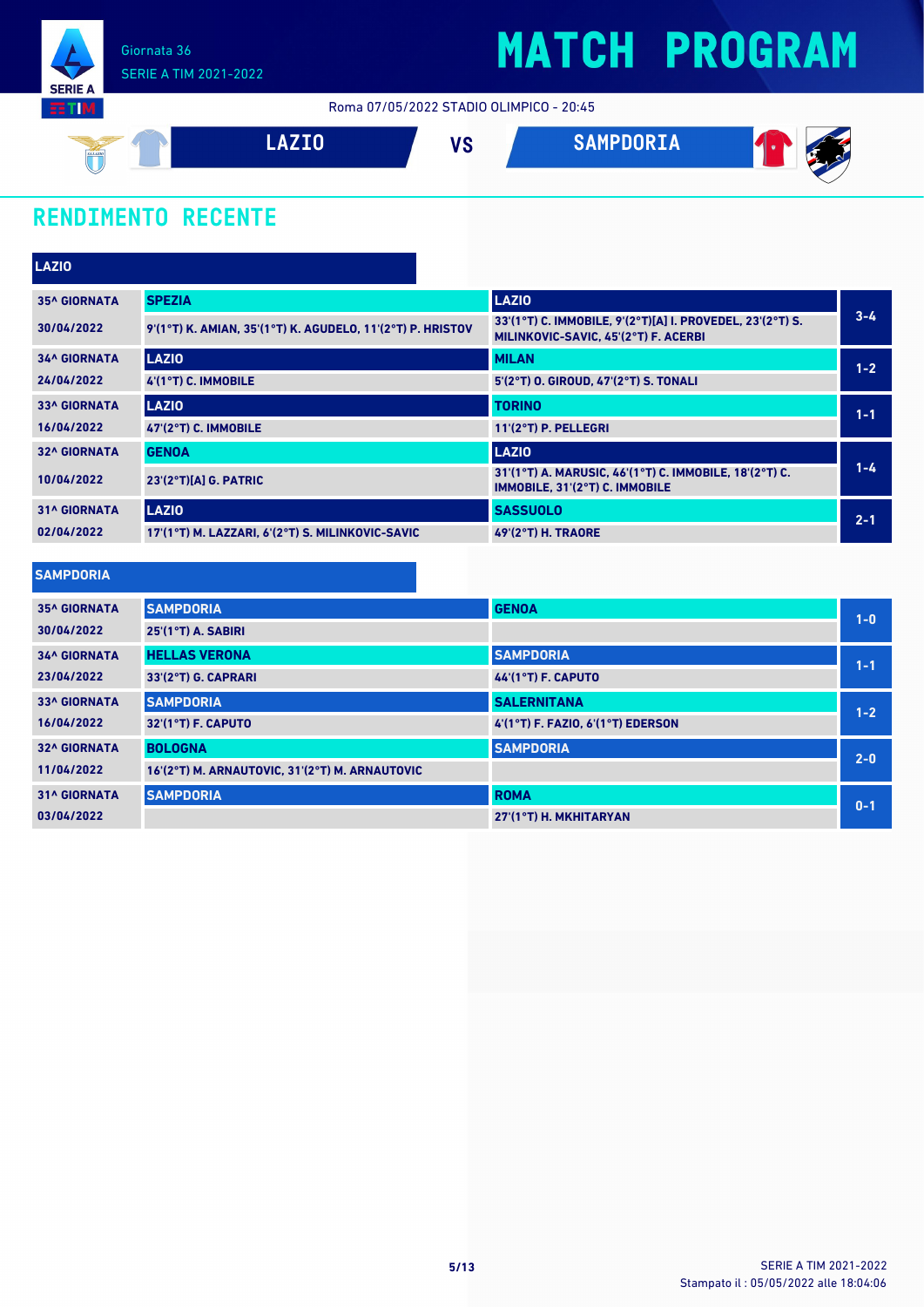

Roma 07/05/2022 STADIO OLIMPICO - 20:45

| $\frac{1}{\sqrt{1-\frac{1}{2}}\sqrt{\frac{1}{2}}\sqrt{\frac{1}{2}}\sqrt{\frac{1}{2}}\sqrt{\frac{1}{2}}\sqrt{\frac{1}{2}}\sqrt{\frac{1}{2}}\sqrt{\frac{1}{2}}\sqrt{\frac{1}{2}}\sqrt{\frac{1}{2}}\sqrt{\frac{1}{2}}\sqrt{\frac{1}{2}}\sqrt{\frac{1}{2}}\sqrt{\frac{1}{2}}\sqrt{\frac{1}{2}}\sqrt{\frac{1}{2}}\sqrt{\frac{1}{2}}\sqrt{\frac{1}{2}}\sqrt{\frac{1}{2}}\sqrt{\frac{1}{2}}\sqrt{\frac{1}{2}}\sqrt{\frac{1}{2}}\sqrt{\frac{1}{2}}\sqrt{\frac{1$<br>`U | <b>SEA</b><br>المستقلة المتعار | <b></b> | <b>CAMDDODTA</b><br>SAMPUURIA | 41 |
|----------------------------------------------------------------------------------------------------------------------------------------------------------------------------------------------------------------------------------------------------------------------------------------------------------------------------------------------------------------------------------------------------------------------------------------------------------------|--------------------------------|---------|-------------------------------|----|
|                                                                                                                                                                                                                                                                                                                                                                                                                                                                |                                |         |                               |    |

| CONFRONTO SQUADRE [Valori medi] | <b>LAZIO</b>   | <b>SAMPDORIA</b> |
|---------------------------------|----------------|------------------|
| <b>Goal Fatti</b>               | $\overline{2}$ | 1.2              |
| <b>Goal Subiti</b>              | 1.51           | 1.63             |
| Tiri totali                     | 11.46          | 10.34            |
| Tiri in porta                   | 4.89           | 3.29             |
| Assist                          | 1.29           | 0.74             |
| Azioni di attacco               | 32.03          | 28.06            |
| Passaggi riusciti               | 493.23         | 313.94           |
| Passaggi riusciti %             | 87%            | 77%              |
| <b>Falli Fatti</b>              | 11.71          | 13.03            |
| <b>Dribbling</b>                | 8.66           | 5.97             |
| <b>Baricentro</b>               | 50.77m         | 49.22m           |
| Passaggi Chiave                 | 7.2            | 7.03             |
| Fuorigioco                      | 1.23           | 2.11             |
| Corner                          | 4.43           | 3.91             |
| <b>Cross Riusciti</b>           | 4.71           | 5.57             |
| Poss. propria meta              | 00'30          | 00'23            |
| Poss, meta avvers               | 00'21          | 00'16            |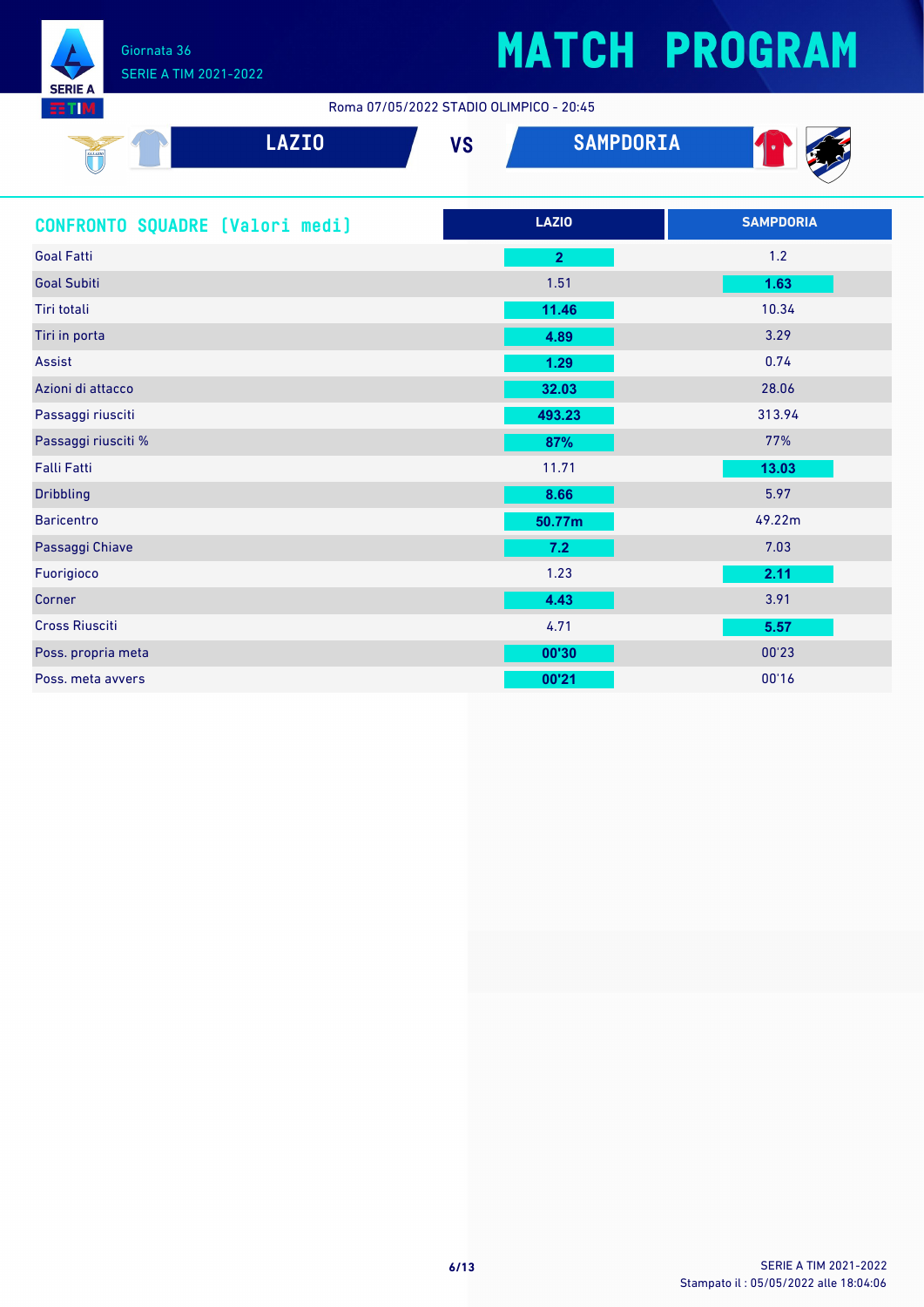

Giornata 36 SERIE A TIM 2021-2022

Roma 07/05/2022 STADIO OLIMPICO - 20:45

**LAZIO VS SAMPDORIA**





#### **RENDIMENTO ATLETICO \***

| <b>LAZIO</b>             | Pres. (Min.) | Media (km) | Media<br><b>Sprint (Km)</b> | <b>SAMPDORIA</b>     | Pres. (Min.)    | Media (km) | <b>Media</b><br><b>Sprint (Km)</b> |
|--------------------------|--------------|------------|-----------------------------|----------------------|-----------------|------------|------------------------------------|
| 21 S. MILINKOVIC-SAVIC   | 34 (3008')   | 11.612     | 0.962                       | 2 M. THORSBY         | 32 (2879')      | 11.565     | 1.071                              |
| 17 C. IMMOBILE           | 30(2776)     | 10.827     | 1.153                       | 87 A. CANDREVA       | 33 (3054')      | 10.798     | 1.413                              |
| <b>3 LUIZ FELIPE</b>     | 30(2614)     | 10.503     | 0.644                       | 24 B. BERESZYNSKI    | 32 (2839')      | 9.779      | 0.858                              |
| 33 F. ACERBI             | 27(2416)     | 10.497     | 0.799                       | 5 S. SENSI           | 11(801)         | 9.685      | 0.646                              |
| 77 A. MARUSIC            | 30(2607)     | 9.989      | 0.943                       | <b>15 O. COLLEY</b>  | 30(2731)        | 9.205      | 0.526                              |
| <b>10 LUIS ALBERTO</b>   | 32 (2326')   | 9.808      | 0.829                       | 10 F. CAPUTO         | 33 (2762')      | 9.202      | 0.783                              |
| <b>7 FELIPE ANDERSON</b> | 35 (2763')   | 9.662      | 1.097                       | 6 A. EKDAL           | 26 (1726')      | 9.048      | 0.52                               |
| 23 E. HYSAJ              | 28 (2133')   | 9.524      | 0.951                       | 22 M. YOSHIDA        | 25 (1867')      | 8.81       | 0.51                               |
| 4 G. PATRIC              | 22(1544)     | 9.407      | 0.691                       | 38 M. DAMSGAARD      | 8(540)          | 8.805      | 0.806                              |
| 32 D. CATALDI            | 29 (1585')   | 9.109      | 0.765                       | 26 G. MAGNANI        | 3(237)          | 8.775      | 0.419                              |
| 20 M. ZACCAGNI           | 26 (1766')   | 9.089      | 0.995                       | 25 A. FERRARI        | 20 (1452')      | 8.766      | 0.529                              |
| 9 PEDRO                  | 30(2071)     | 9.036      | 0.915                       | 23 M. GABBIADINI     | 18 (1199')      | 8.707      | 0.593                              |
| <b>26 S. RADU</b>        | 9(593)       | 8.919      | 0.772                       | 88 T. RINCON         | 14 (958')       | 8.684      | 0.564                              |
| 6 L. LEIVA               | 32 (1733')   | 8.855      | 0.557                       | 3 T. AUGELLO         | 33 (2254')      | 8.631      | 0.846                              |
| 11 J. CABRAL             | 1(72)        | 8.566      | 1.057                       | 11 A. SABIRI         | 11(689)         | 8.584      | 0.688                              |
| 29 M. LAZZARI            | 28 (1528')   | 8.365      | 0.931                       | 16 K. ASKILDSEN      | 17 (782')       | 8.042      | 0.503                              |
| 88 T. BASIC              | 26(961)      | 7.578      | 0.791                       | 27 F. QUAGLIARELLA   | 31 (1690')      | 7.474      | 0.488                              |
| 8 J. AKPA AKPRO          | 9(330')      | 7.001      | 0.762                       | <b>13 A. CONTI</b>   | 7(263)          | 6.991      | 0.779                              |
| <b>27 R. MORO</b>        | 11(230)      | 3.329      | 0.455                       | 29 N. MURRU          | 22(1057)        | 6.975      | 0.694                              |
| <b>18 L. ROMERO</b>      | 6(70)        | 2.333      | 0.337                       | 14 R. VIEIRA         | 11 (282')       | 4.243      | 0.294                              |
|                          |              |            |                             | <b>7</b> V. SUPRIAHA | 1(27)           | 2.997      | 0.359                              |
|                          |              |            |                             | 21 S. GIOVINCO       | 2(45)           | 2.708      | 0.118                              |
|                          |              |            |                             | 70 S. TRIMBOLI       | $2(32^{\circ})$ | 2.355      | 0.225                              |
|                          |              |            |                             | 28 G. YEPES LAUT     | 3(24)           | 1.384      | 0.166                              |

\* Le informazioni riportate sul Rendimento Atletico sono da intendersi riferite al periodo di permanenza nella squadra corrente.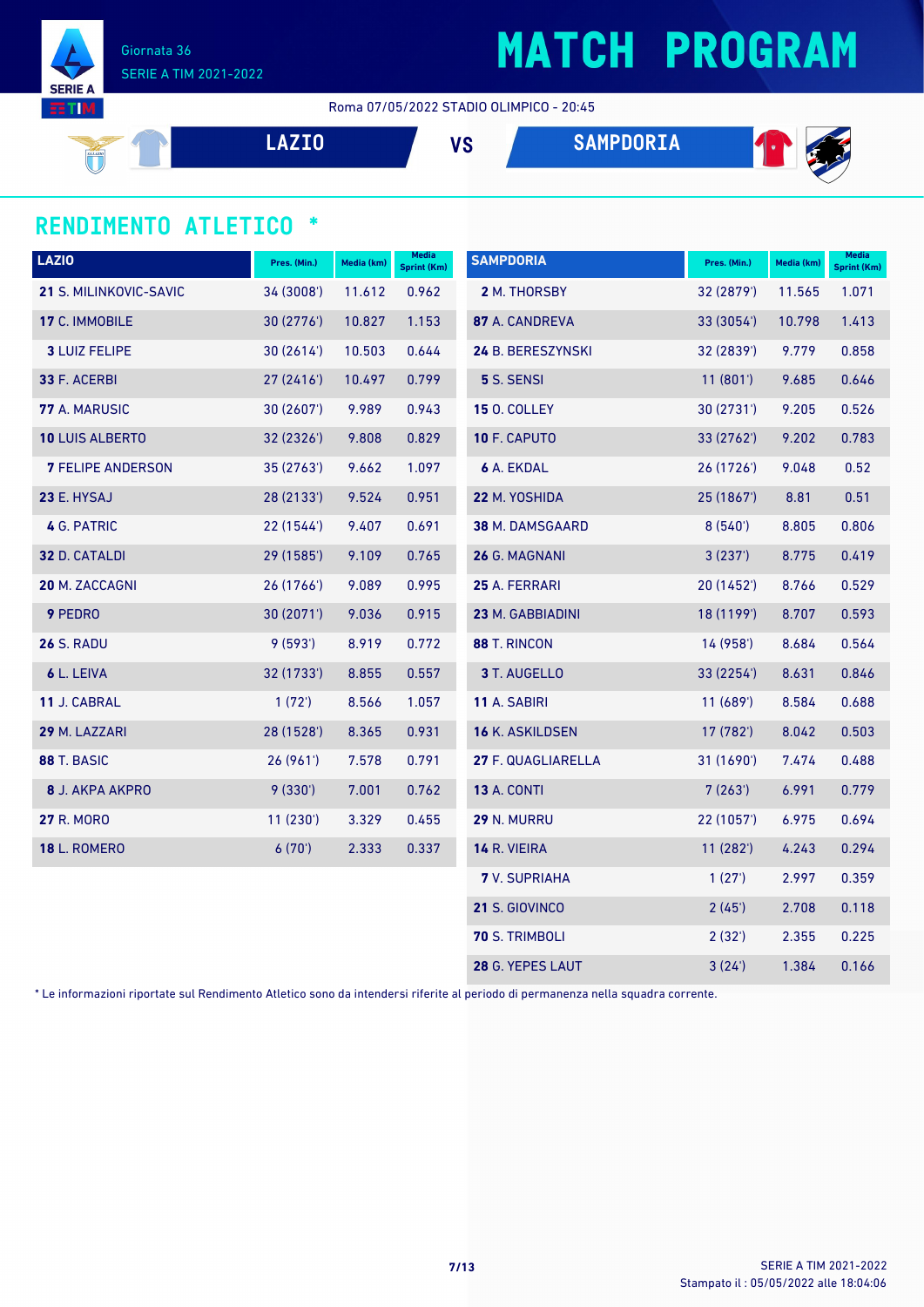Giornata 36 SERIE A TIM 2021-2022

**SERIE** 

Roma 07/05/2022 STADIO OLIMPICO - 20:45

| SSLAZIO                                 | <b>LAZIO</b>         |           | <b>VS</b>        | <b>SAMPDORIA</b> |                  |
|-----------------------------------------|----------------------|-----------|------------------|------------------|------------------|
| <b>GLI INCONTRI DELLA 36 ^ GIORNATA</b> |                      |           |                  |                  |                  |
|                                         | <b>INTER</b>         | <b>VS</b> | <b>EMPOLI</b>    |                  | 06/05/2022 18:45 |
|                                         | <b>GENOA</b>         | <b>VS</b> | <b>JUVENTUS</b>  |                  | 06/05/2022 21:00 |
|                                         | <b>TORINO</b>        | <b>VS</b> | NAPOLI           |                  | 07/05/2022 15:00 |
|                                         | <b>SASSUOLO</b>      | <b>VS</b> | <b>UDINESE</b>   |                  | 07/05/2022 18:00 |
|                                         | <b>LAZIO</b>         | <b>VS</b> | <b>SAMPDORIA</b> |                  | 07/05/2022 20:45 |
|                                         | <b>SPEZIA</b>        | <b>VS</b> | <b>ATALANTA</b>  |                  | 08/05/2022 12:30 |
|                                         | <b>VENEZIA</b>       | <b>VS</b> | <b>BOLOGNA</b>   |                  | 08/05/2022 15:00 |
|                                         | <b>SALERNITANA</b>   | <b>VS</b> | <b>CAGLIARI</b>  |                  | 08/05/2022 18:00 |
|                                         | <b>HELLAS VERONA</b> | <b>VS</b> | <b>MILAN</b>     |                  | 08/05/2022 20:45 |
|                                         |                      |           |                  |                  |                  |

FIORENTINA vs ROMA 09/05/2022 20:45

#### **CLASSIFICA SERIE A TIM**

|                      | <b>PTG</b> | G  | V              | N              | P                | GF | GS | DIFF.RETI    |
|----------------------|------------|----|----------------|----------------|------------------|----|----|--------------|
| <b>MILAN</b>         | 77         | 35 | 23             | 8              | 4                | 61 | 30 | $+31$        |
| <b>INTER</b>         | 75         | 35 | 22             | 9              | 4                | 74 | 29 | $+45$        |
| <b>NAPOLI</b>        | 70         | 35 | 21             | 7 <sup>7</sup> | 7                | 67 | 31 | $+36$        |
| <b>JUVENTUS</b>      | 69         | 35 | 20             | 9              | $\boldsymbol{6}$ | 54 | 31 | $+23$        |
| <b>ROMA</b>          | 59         | 35 | 17             | 8              | 10               | 55 | 40 | $+15$        |
| <b>LAZIO</b>         | 59         | 35 | 17             | $\bf{8}$       | 10               | 70 | 53 | $+17$        |
| <b>FIORENTINA</b>    | 56         | 35 | 17             | 5              | 13               | 54 | 47 | $+7$         |
| <b>ATALANTA</b>      | 56         | 35 | 15             | 11             | 9                | 62 | 44 | $+18$        |
| <b>HELLAS VERONA</b> | 52         | 35 | 14             | 10             | 11               | 61 | 52 | $+9$         |
| <b>TORINO</b>        | 47         | 35 | 12             | 11             | 12               | 45 | 37 | $+8$         |
| <b>SASSUOLO</b>      | 46         | 35 | 12             | 10             | 13               | 60 | 61 | $-1$         |
| <b>UDINESE</b>       | 43         | 35 | 10             | 13             | 12               | 54 | 54 | $\mathbf{0}$ |
| <b>BOLOGNA</b>       | 43         | 35 | 11             | 10             | 14               | 39 | 48 | $-9$         |
| <b>EMPOLI</b>        | 37         | 35 | 9              | 10             | 16               | 46 | 65 | $-19$        |
| <b>SAMPDORIA</b>     | 33         | 35 | 9              | 6              | 20               | 42 | 57 | $-15$        |
| <b>SPEZIA</b>        | 33         | 35 | 9              | $\overline{6}$ | 20               | 37 | 63 | $-26$        |
| <b>CAGLIARI</b>      | 28         | 35 | 6              | 10             | 19               | 32 | 64 | $-32$        |
| <b>SALERNITANA</b>   | 27         | 35 | 6              | 9              | 20               | 29 | 71 | $-42$        |
| <b>GENOA</b>         | 25         | 35 | 3              | 16             | 16               | 25 | 55 | $-30$        |
| <b>VENEZIA</b>       | 23         | 35 | $\overline{5}$ | $\bf 8$        | 22               | 28 | 63 | $-35$        |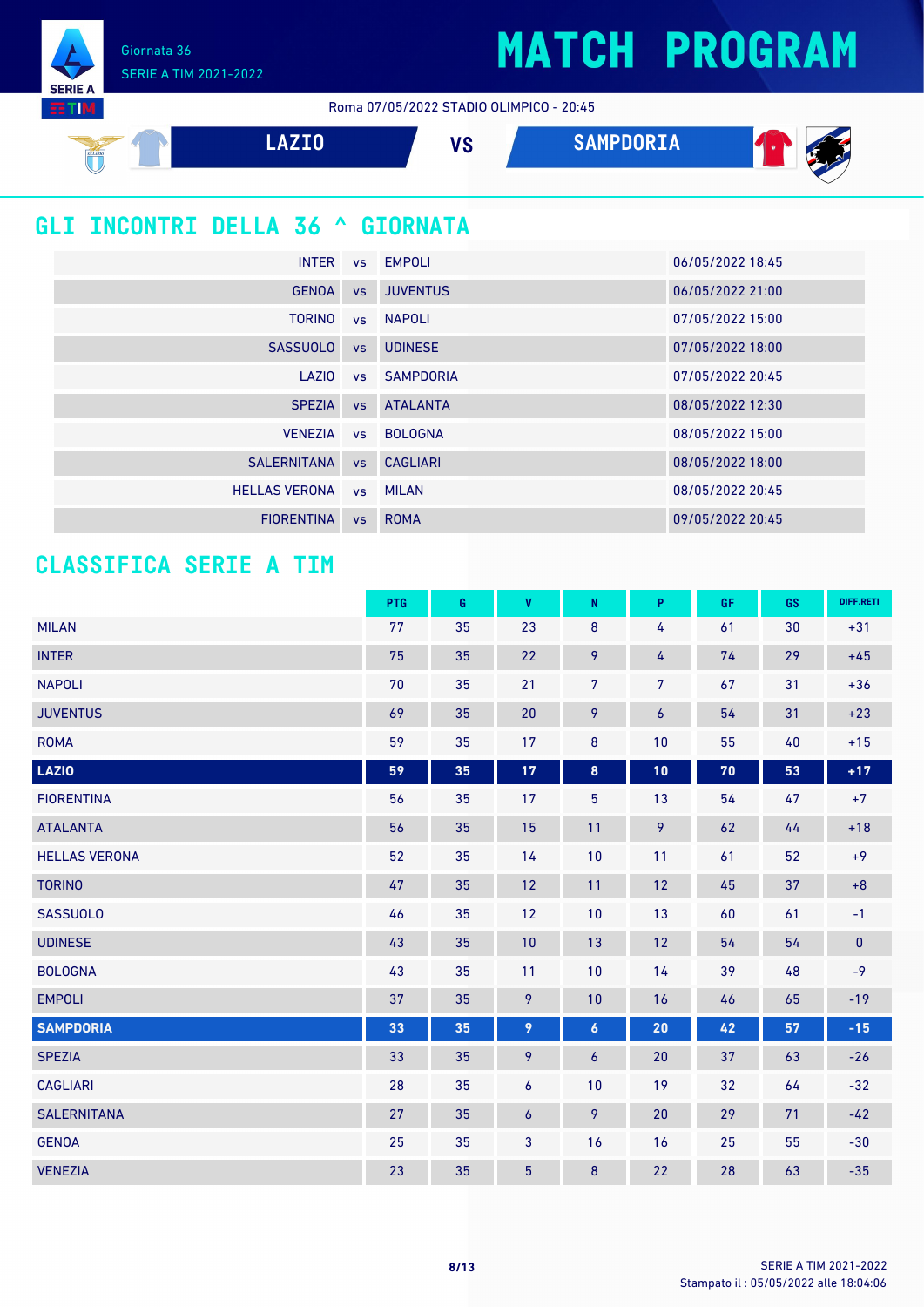









### **CLASSIFICA GIOCATORI**

|               | <b>RANKING MARCATORI</b> |            | Gol(Rigore) |
|---------------|--------------------------|------------|-------------|
| 1             | <b>C. IMMOBILE</b>       | <b>LAZ</b> | 27(7)       |
| $\mathcal{P}$ | D. VLAHOVIC              | <b>JUV</b> | 23(5)       |
| 3             | L. MARTINEZ              | <b>INT</b> | 17(3)       |
| 4             | <b>G. SIMEONE</b>        | <b>VER</b> | 16(0)       |
| 5.            | T. ABRAHAM               | <b>ROM</b> | 15(2)       |
| 6             | D. BERARDI               | <b>SAS</b> | 14(6)       |
| 7             | V. OSIMHEN               | <b>NAP</b> | 13(0)       |
| 7             | M. ARNAUTOVIC            | <b>BOL</b> | 13(2)       |
| 7             | <b>G. SCAMACCA</b>       | <b>SAS</b> | 13(1)       |
| 7             | E. DZEKO                 | <b>INT</b> | 13(0)       |

### **CLASSIFICA SQUADRE**

|                         | <b>RANKING SQUADRE</b> | <b>Gol - Media Gol</b> |                         |
|-------------------------|------------------------|------------------------|-------------------------|
| 1                       | <b>INTER</b>           | 74                     | 2.11                    |
| $\overline{\mathbf{2}}$ | <b>LAZIO</b>           | $\overline{70}$        | $\overline{\mathbf{2}}$ |
| 3                       | <b>NAPOLI</b>          | 67                     | 1.91                    |
| 4                       | <b>ATALANTA</b>        | 62                     | 1.77                    |
| 5                       | <b>HELLAS VERONA</b>   | 61                     | 1.74                    |
| 5                       | <b>MILAN</b>           | 61                     | 1.74                    |
| 7                       | <b>SASSUOLO</b>        | 60                     | 1.71                    |
| 8                       | <b>ROMA</b>            | 55                     | 1.57                    |
| 9                       | <b>FIORENTINA</b>      | 54                     | 1.54                    |
| 9                       | <b>JUVENTUS</b>        | 54                     | 1.54                    |
| 9                       | <b>UDINESE</b>         | 54                     | 1.54                    |
| 12                      | <b>EMPOLI</b>          | 46                     | 1.31                    |
| 13                      | <b>TORINO</b>          | 45                     | 1.29                    |
|                         | <b>14 SAMPDORIA</b>    | 42                     | 1.2                     |
| 15                      | <b>BOLOGNA</b>         | 39                     | 1.11                    |
| 16                      | <b>SPEZIA</b>          | 37                     | 1.06                    |
| 17                      | <b>CAGLIARI</b>        | 32                     | 0.91                    |
|                         | <b>18 SALERNITANA</b>  | 29                     | 0.83                    |
|                         | 19 VENEZIA             | 28                     | 0.8                     |
|                         | 20 GENOA               | 25                     | 0.71                    |

|                | <b>RANKING SQUADRE</b> | <b>Tot tiri-In porta-Fuori-Respinti</b> |     |     |     |
|----------------|------------------------|-----------------------------------------|-----|-----|-----|
| 1              | <b>INTER</b>           | 596                                     | 225 | 216 | 155 |
| $\overline{2}$ | <b>MILAN</b>           | 552                                     | 170 | 225 | 157 |
| 3              | <b>NAPOLI</b>          | 541                                     | 182 | 209 | 150 |
| 4              | <b>ATALANTA</b>        | 535                                     | 158 | 212 | 165 |
| 5              | <b>ROMA</b>            | 534                                     | 175 | 204 | 155 |
| 6              | <b>SASSUOLO</b>        | 530                                     | 197 | 186 | 147 |
| 7              | <b>JUVENTUS</b>        | 506                                     | 166 | 220 | 120 |
| 8              | <b>FIORENTINA</b>      | 476                                     | 174 | 189 | 113 |
| 9              | <b>EMPOLI</b>          | 470                                     | 153 | 178 | 139 |
| 10             | <b>UDINESE</b>         | 460                                     | 164 | 175 | 121 |
| 11             | <b>TORINO</b>          | 442                                     | 144 | 182 | 116 |
| 12             | <b>HELLAS VERONA</b>   | 432                                     | 145 | 172 | 115 |
| 13             | <b>LAZIO</b>           | 401                                     | 171 | 147 | 83  |
| 14             | <b>BOLOGNA</b>         | 397                                     | 133 | 166 | 98  |
| 15             | <b>CAGLIARI</b>        | 374                                     | 112 | 158 | 104 |
| 16             | <b>SAMPDORIA</b>       | 362                                     | 115 | 151 | 96  |
| 17             | <b>GENOA</b>           | 357                                     | 101 | 159 | 97  |
| 18             | <b>SPEZIA</b>          | 354                                     | 123 | 133 | 98  |
| 19             | <b>SALERNITANA</b>     | 346                                     | 115 | 137 | 94  |
| 20             | <b>VENEZIA</b>         | 316                                     | 104 | 140 | 72  |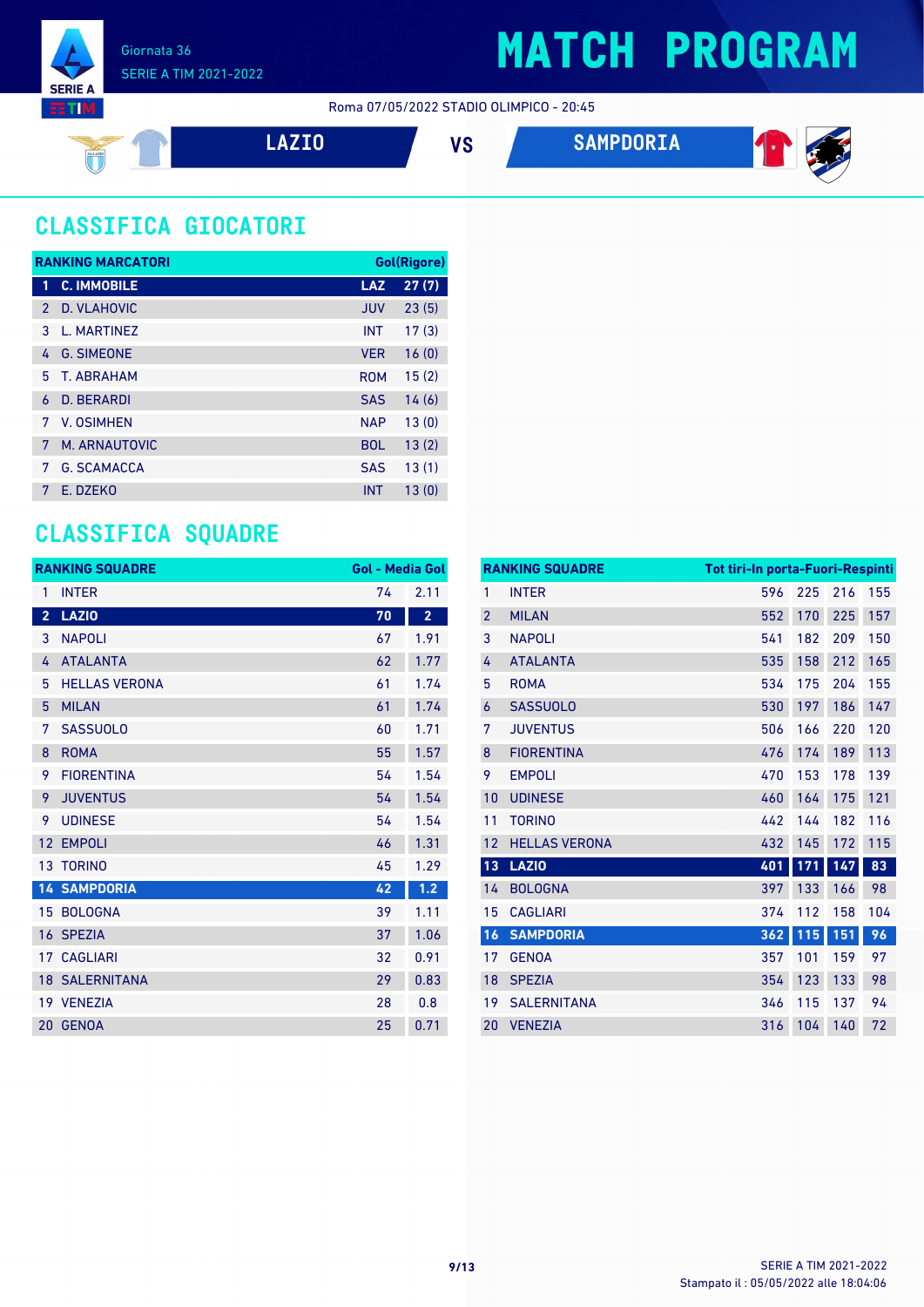

**SERIE A BTIM** 

# **MATCH PROGRAM**

#### Roma 07/05/2022 STADIO OLIMPICO - 20:45



**LAZIO VS SAMPDORIA**



| <b>RANKING SQUADRE</b> | <b>Assist</b> | <b>Media</b><br>49 |
|------------------------|---------------|--------------------|
| 1 INTER                | 50            | 1.43               |
| 2 LAZIO                | 45            | 1.29               |
| <b>3 NAPOLI</b>        | 44            | 1.26               |
| <b>4 ATALANTA</b>      | 42            | 1.20               |
| <b>5 HELLAS VERONA</b> | 38            | 1.09               |
| <b>6 JUVENTUS</b>      | 35            | 1.00               |
| 7 SASSUOLO             | 33            | 0.94               |
| <b>7 UDINESE</b>       | 33            | 0.94               |
| 9 BOLOGNA              | 32            | 0.91               |
| <b>10 MILAN</b>        | 31            | 0.89               |
| 10 ROMA                | 31            | 0.89               |
| <b>12 FIORENTINA</b>   | 30            | 0.86               |
| <b>13 SAMPDORIA</b>    | 26            | 0.74               |
| <b>14 TORINO</b>       | 25            | 0.71               |
| <b>15 CAGLIARI</b>     | 22            | 0.63               |
| <b>15 EMPOLI</b>       | 22            | 0.63               |
| <b>17 SPEZIA</b>       | 21            | 0.60               |
| <b>17 VENEZIA</b>      | 21            | 0.62               |
| <b>19 GENOA</b>        | 18            | 0.51               |
| <b>19 SALERNITANA</b>  | 18            | 0.53               |

|                | <b>RANKING SQUADRE</b> | Passaggi riusciti - % * |    |
|----------------|------------------------|-------------------------|----|
| 1              | <b>LAZIO</b>           | 493.23                  | 87 |
| $\overline{2}$ | <b>NAPOLI</b>          | 490.69                  | 87 |
| 3              | <b>INTER</b>           | 451.03                  | 86 |
| 4              | <b>SASSUOLO</b>        | 429.49                  | 85 |
| 5              | <b>FIORENTINA</b>      | 426.6                   | 85 |
| 6              | <b>ATALANTA</b>        | 419.14                  | 82 |
| 7              | <b>JUVENTUS</b>        | 415.97                  | 85 |
| 8              | <b>MILAN</b>           | 396.03                  | 83 |
| 9              | <b>ROMA</b>            | 374.14                  | 83 |
| 10             | <b>BOLOGNA</b>         | 356.66                  | 81 |
| 11             | <b>TORINO</b>          | 343.77                  | 79 |
| 12             | <b>HELLAS VERONA</b>   | 323.71                  | 77 |
|                | <b>13 SAMPDORIA</b>    | 313.94                  | 77 |
|                | 14 EMPOLI              | 311.49                  | 79 |
|                | 15 SPEZIA              | 286.71                  | 77 |
|                | <b>16 UDINESE</b>      | 279.83                  | 78 |
|                | 17 VENEZIA             | 275.94                  | 78 |
|                | <b>18 CAGLIARI</b>     | 275.89                  | 75 |
|                | 19 GENOA               | 270.74                  | 73 |
|                | <b>20 SALERNITANA</b>  | 246.8                   | 76 |
|                |                        |                         |    |

\* Valori medi per partita.

|                  | <b>RANKING SQUADRE</b> | Recuperi* |
|------------------|------------------------|-----------|
| 1                | <b>HELLAS VERONA</b>   | 63.63     |
| $\overline{2}$   | <b>ATALANTA</b>        | 60.03     |
| 3                | <b>GENOA</b>           | 58.09     |
| 4                | <b>MILAN</b>           | 55.89     |
| 5                | <b>TORINO</b>          | 54.4      |
| $\boldsymbol{6}$ | <b>SAMPDORIA</b>       | 53.77     |
| 7                | <b>INTER</b>           | 52.17     |
| 7                | <b>UDINESE</b>         | 52.17     |
| 9                | <b>JUVENTUS</b>        | 52.14     |
| 10               | <b>CAGLIARI</b>        | 51.89     |
| 11               | <b>EMPOLI</b>          | 51.83     |
|                  | 12 ROMA                | 51.37     |
|                  | <b>13 NAPOLI</b>       | 50.97     |
|                  | 14 SPEZIA              | 50.86     |
| 15               | <b>BOLOGNA</b>         | 50.4      |
|                  | <b>16 LAZIO</b>        | 50.17     |
|                  | 17 SASSUOLO            | 49.77     |
|                  | 18 VENEZIA             | 49.31     |
| 19               | <b>FIORENTINA</b>      | 48.03     |
|                  | <b>20 SALERNITANA</b>  | 46.97     |
|                  |                        |           |

\* Valori medi per partita.

|                | <b>RANKING SQUADRE</b>  | Passaggi chiave* |
|----------------|-------------------------|------------------|
| 1              | <b>INTER</b>            | 11.03            |
| $\overline{2}$ | <b>ATALANTA</b>         | 10.74            |
| 3              | <b>NAPOLI</b>           | 10.69            |
| 4              | <b>MILAN</b>            | 10.4             |
| 5              | <b>SASSUOLO</b>         | 10.2             |
| 6              | <b>ROMA</b>             | 10.17            |
| 7              | <b>JUVENTUS</b>         | 9.54             |
| 8              | <b>FIORENTINA</b>       | 9.37             |
| 9              | <b>TORINO</b>           | 8.8              |
| 10             | <b>UDINESE</b>          | 8.57             |
| 11             | <b>EMPOLI</b>           | 8.51             |
| 12             | <b>BOLOGNA</b>          | 8.11             |
|                | <b>13 HELLAS VERONA</b> | 7.66             |
|                | <b>14 CAGLIARI</b>      | 7.2              |
|                | <b>14 LAZIO</b>         | 7.2              |
|                | <b>16 SAMPDORIA</b>     | 7.03             |
|                | 17 SPEZIA               | 6.69             |
|                | 18 GENOA                | 6.6              |
|                | 19 SALERNITANA          | 6.46             |
| 20             | <b>VENEZIA</b>          | 5.71             |
|                |                         |                  |

\* Valori medi per partita.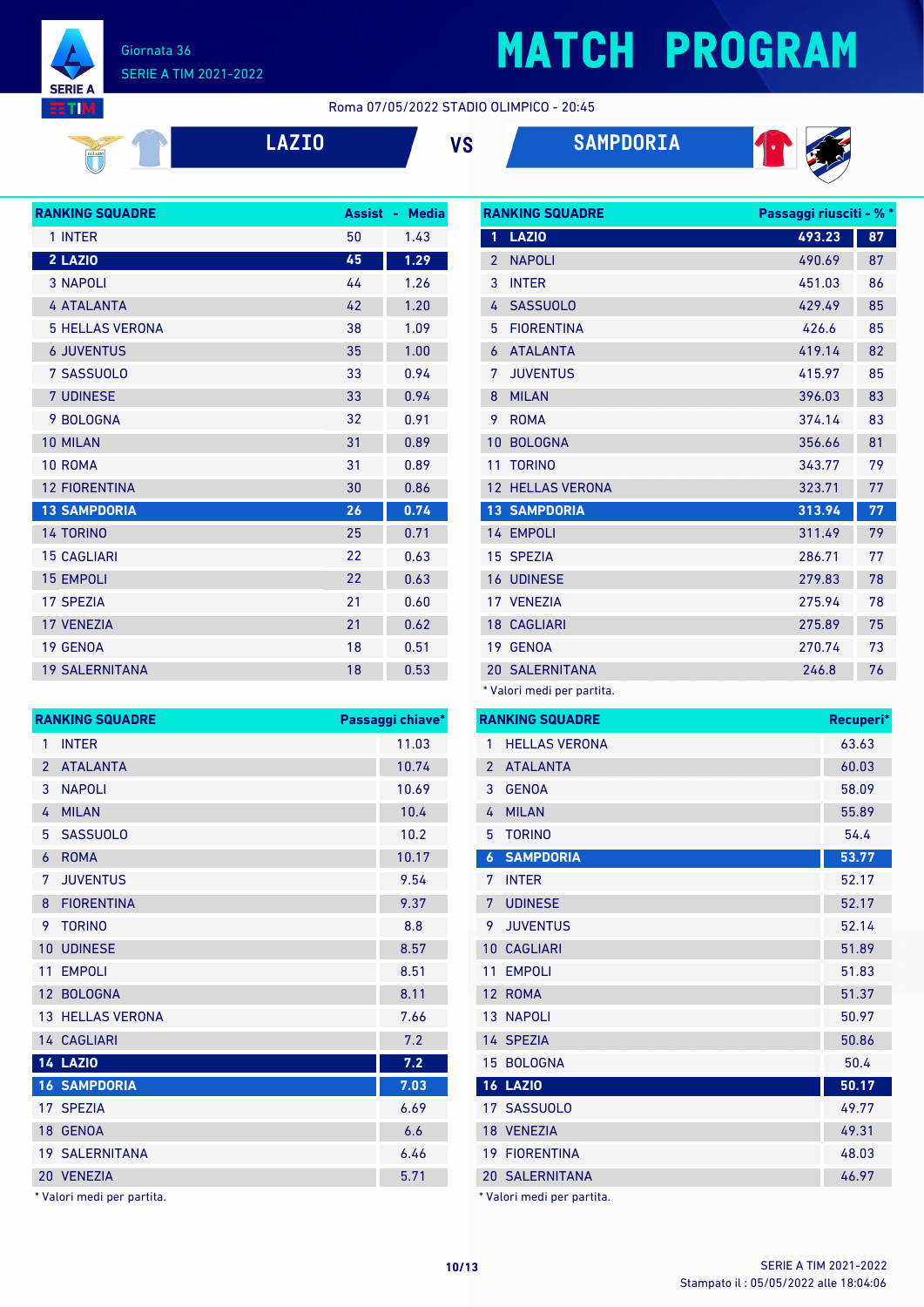

#### Giornata 36 SERIE A TIM 2021-2022

Roma 07/05/2022 STADIO OLIMPICO - 20:45

**LAZIO VS SAMPDORIA**

**RANKING SQUADRE Media Km**



|                | <b>RANKING SQUADRE</b>  | <b>Tot. Parate - Media</b> |      |
|----------------|-------------------------|----------------------------|------|
| 1              | <b>SPEZIA</b>           | 132                        | 3.77 |
| $\overline{2}$ | <b>VENEZIA</b>          | 130                        | 3.82 |
| 3              | <b>EMPOLI</b>           | 129                        | 3.69 |
| 4              | <b>SALERNITANA</b>      | 128                        | 3.76 |
| 5              | <b>BOLOGNA</b>          | 119                        | 3.4  |
| 6              | <b>GENOA</b>            | 114                        | 3.26 |
| 7              | <b>CAGLIARI</b>         | 112                        | 3.2  |
| 8              | <b>SAMPDORIA</b>        | 111                        | 3.17 |
| 9              | <b>SASSUOLO</b>         | 102                        | 2.91 |
| 10             | <b>ROMA</b>             | 98                         | 2.8  |
| 11             | <b>NAPOLI</b>           | 96                         | 2.74 |
|                | 12 INTER                | 92                         | 2.63 |
|                | <b>13 HELLAS VERONA</b> | 90                         | 2.57 |
|                | 14 MILAN                | 89                         | 2.54 |
|                | <b>15 ATALANTA</b>      | 89                         | 2.54 |
|                | <b>16 UDINESE</b>       | 87                         | 2.49 |
|                | <b>17 LAZIO</b>         | 83                         | 2.37 |
|                | <b>18 JUVENTUS</b>      | 78                         | 2.23 |
|                | <b>19 FIORENTINA</b>    | 75                         | 2.14 |
|                | <b>20 TORINO</b>        | 71                         | 2.03 |

|                | IVAINININU JUUAUINL   | исча мш |
|----------------|-----------------------|---------|
| 1              | <b>LAZIO</b>          | 112.391 |
| $\overline{2}$ | <b>INTER</b>          | 111.527 |
| 3              | <b>EMPOLI</b>         | 111.287 |
| 4              | <b>ATALANTA</b>       | 111.119 |
| 5              | <b>HELLAS VERONA</b>  | 109.901 |
| 6              | <b>VENEZIA</b>        | 109.383 |
| 7              | <b>GENOA</b>          | 108.703 |
| 8              | <b>JUVENTUS</b>       | 108.144 |
| 9              | <b>ROMA</b>           | 107.852 |
| 10             | <b>CAGLIARI</b>       | 107.284 |
| 11             | <b>SPEZIA</b>         | 107.121 |
|                | <b>12 SALERNITANA</b> | 106.879 |
|                | 13 MILAN              | 106.757 |
|                | 14 TORINO             | 106.626 |
|                | <b>15 NAPOLI</b>      | 106.31  |
|                | <b>16 SAMPDORIA</b>   | 105.899 |
|                | 17 BOLOGNA            | 105.433 |
|                | 18 SASSUOLO           | 105.376 |
|                | <b>19 FIORENTINA</b>  | 105.2   |
|                | 20 UDINESE            | 103.721 |

|                 | <b>RANKING SQUADRE</b> | Passaggi 3/4 Tot. - Media |        |  |
|-----------------|------------------------|---------------------------|--------|--|
| 1               | <b>ATALANTA</b>        | 4256                      | 121.6  |  |
| $\overline{2}$  | <b>NAPOLI</b>          | 3943                      | 112.66 |  |
| 3               | <b>INTER</b>           | 3629                      | 103.69 |  |
| 4               | <b>LAZIO</b>           | 3436                      | 98.17  |  |
| 5               | <b>MILAN</b>           | 3268                      | 93.37  |  |
| 6               | <b>TORINO</b>          | 3238                      | 92.51  |  |
| 7               | <b>FIORENTINA</b>      | 3145                      | 89.86  |  |
| 8               | <b>JUVENTUS</b>        | 3141                      | 89.74  |  |
| 9               | <b>SASSUOLO</b>        | 3062                      | 87.49  |  |
| 10              | <b>HELLAS VERONA</b>   | 3043                      | 86.94  |  |
| 11              | <b>EMPOLI</b>          | 2767                      | 79.06  |  |
| 12 <sup>2</sup> | <b>BOLOGNA</b>         | 2699                      | 77.11  |  |
|                 | 13 ROMA                | 2691                      | 76.89  |  |
|                 | <b>14 UDINESE</b>      | 2433                      | 69.51  |  |
|                 | <b>15 SAMPDORIA</b>    | 2343                      | 66.94  |  |
|                 | 16 SPEZIA              | 2116                      | 60.46  |  |
|                 | <b>17 CAGLIARI</b>     | 2064                      | 58.97  |  |
|                 | <b>18 SALERNITANA</b>  | 1969                      | 56.26  |  |
|                 | 19 GENOA               | 1962                      | 56.06  |  |
|                 | 20 VENEZIA             | 1812                      | 51.77  |  |

| <b>RANKING SQUADRE</b> |                       | <b>Dribbling Tot. - Media</b> |       |
|------------------------|-----------------------|-------------------------------|-------|
| 1                      | <b>MILAN</b>          | 427                           | 12.2  |
| $\overline{2}$         | <b>SASSUOLO</b>       | 370                           | 10.57 |
| 3                      | <b>ATALANTA</b>       | 349                           | 9.97  |
| 4                      | <b>JUVENTUS</b>       | 339                           | 9.69  |
| 5                      | <b>UDINESE</b>        | 336                           | 9.6   |
| 6                      | <b>NAPOLI</b>         | 332                           | 9.49  |
| 7                      | <b>ROMA</b>           | 308                           | 8.8   |
| 8                      | <b>LAZIO</b>          | 303                           | 8.66  |
| 9                      | <b>HELLAS VERONA</b>  | 302                           | 8.63  |
| 10                     | <b>BOLOGNA</b>        | 299                           | 8.54  |
| 11                     | <b>GENOA</b>          | 285                           | 8.14  |
| 12                     | <b>VENEZIA</b>        | 280                           | 8     |
| 13                     | <b>EMPOLI</b>         | 279                           | 7.97  |
|                        | <b>14 SALERNITANA</b> | 276                           | 7.89  |
|                        | 15 SPEZIA             | 270                           | 7.71  |
| 16                     | <b>FIORENTINA</b>     | 269                           | 7.69  |
| 17                     | <b>TORINO</b>         | 268                           | 7.66  |
| 18                     | <b>INTER</b>          | 234                           | 6.69  |
|                        | 19 CAGLIARI           | 233                           | 6.66  |
|                        | <b>20 SAMPDORIA</b>   | 209                           | 5.97  |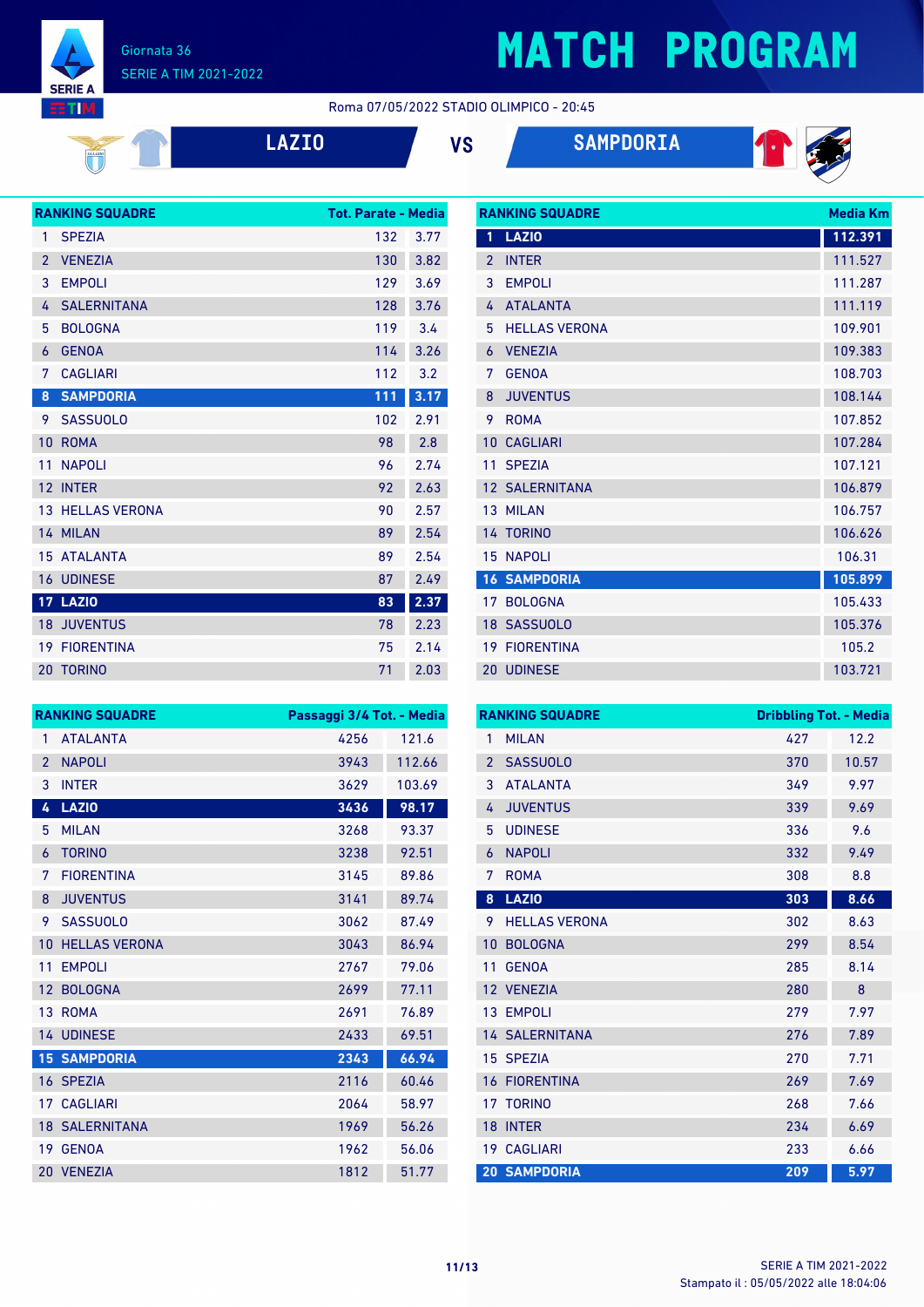

**NITE:** 

### **MATCH PROGRAM**

Roma 07/05/2022 STADIO OLIMPICO - 20:45

|  |  | LAZI <sup>(</sup> |  |
|--|--|-------------------|--|
|  |  |                   |  |

**LAZIO VS SAMPDORIA**



| <b>RANKING SQUADRE</b> |                       | Rigori a favore - Contro |                  |  |
|------------------------|-----------------------|--------------------------|------------------|--|
| $\mathbf{1}$           | <b>NAPOLI</b>         | 12                       | 1                |  |
| $\overline{2}$         | <b>INTER</b>          | 11                       | 4                |  |
| 3                      | <b>FIORENTINA</b>     | 9                        | 5                |  |
| 4                      | <b>LAZIO</b>          | 9                        | $\boldsymbol{6}$ |  |
| 5                      | <b>HELLAS VERONA</b>  | 8                        | 4                |  |
| 6                      | <b>MILAN</b>          | 8                        | 5                |  |
| 7                      | <b>ROMA</b>           | 7                        | 5                |  |
| 8                      | <b>SASSUOLO</b>       | 7                        | 8                |  |
| 9                      | <b>EMPOLI</b>         | 7                        | 9                |  |
| 10                     | <b>GENOA</b>          | 6                        | 4                |  |
| 11                     | <b>JUVENTUS</b>       | 6                        | 5                |  |
|                        | 12 ATALANTA           | 6                        | $\overline{6}$   |  |
|                        | <b>13 TORINO</b>      | 6                        | 8                |  |
|                        | <b>14 SAMPDORIA</b>   | 4                        | 3                |  |
|                        | 15 BOLOGNA            | 4                        | 7                |  |
|                        | <b>16 CAGLIARI</b>    | 4                        | 9                |  |
|                        | 17 SPEZIA             | 4                        | 13               |  |
|                        | 18 UDINESE            | 3                        | 6                |  |
|                        | 19 VENEZIA            | 3                        | 11               |  |
|                        | <b>20 SALERNITANA</b> | $\overline{2}$           | 7                |  |

| <b>RANKING SQUADRE</b> |                      | Gol dalla panchina - Media |      |  |
|------------------------|----------------------|----------------------------|------|--|
| 1                      | <b>ATAI ANTA</b>     | 13                         | 1.00 |  |
| $\mathfrak{p}$         | <b>INTER</b>         | 12                         | 1.20 |  |
| $\overline{2}$         | <b>UDINESE</b>       | 12                         | 1.00 |  |
| 4                      | <b>ROMA</b>          | 10                         | 1.11 |  |
| 4                      | <b>TORINO</b>        | 10                         | 1.25 |  |
| 6                      | <b>NAPOLI</b>        | 9                          | 1.00 |  |
| 7                      | <b>SASSUOLO</b>      | 8                          | 1.33 |  |
| 8                      | <b>EMPOLI</b>        | 7                          | 1.00 |  |
| 8                      | <b>FIORENTINA</b>    | 7                          | 1.00 |  |
| 10                     | <b>BOLOGNA</b>       | 6                          | 1.00 |  |
| 10                     | <b>GENOA</b>         | 6                          | 1.20 |  |
| 10                     | <b>JUVENTUS</b>      | 6                          | 1.00 |  |
| 10                     | <b>MILAN</b>         | 6                          | 1.00 |  |
| 10 <sup>°</sup>        | <b>SPEZIA</b>        | 6                          | 1.00 |  |
| 15                     | <b>SALERNITANA</b>   | 5                          | 1.00 |  |
|                        | 15 VENEZIA           | 5                          | 1.00 |  |
|                        | <b>17 LAZIO</b>      | 4                          | 1.00 |  |
|                        | <b>18 CAGLIARI</b>   | 3                          | 1.00 |  |
| 18                     | <b>HELLAS VERONA</b> | 3                          | 1.00 |  |
|                        | <b>18 SAMPDORIA</b>  | 3                          | 1.00 |  |